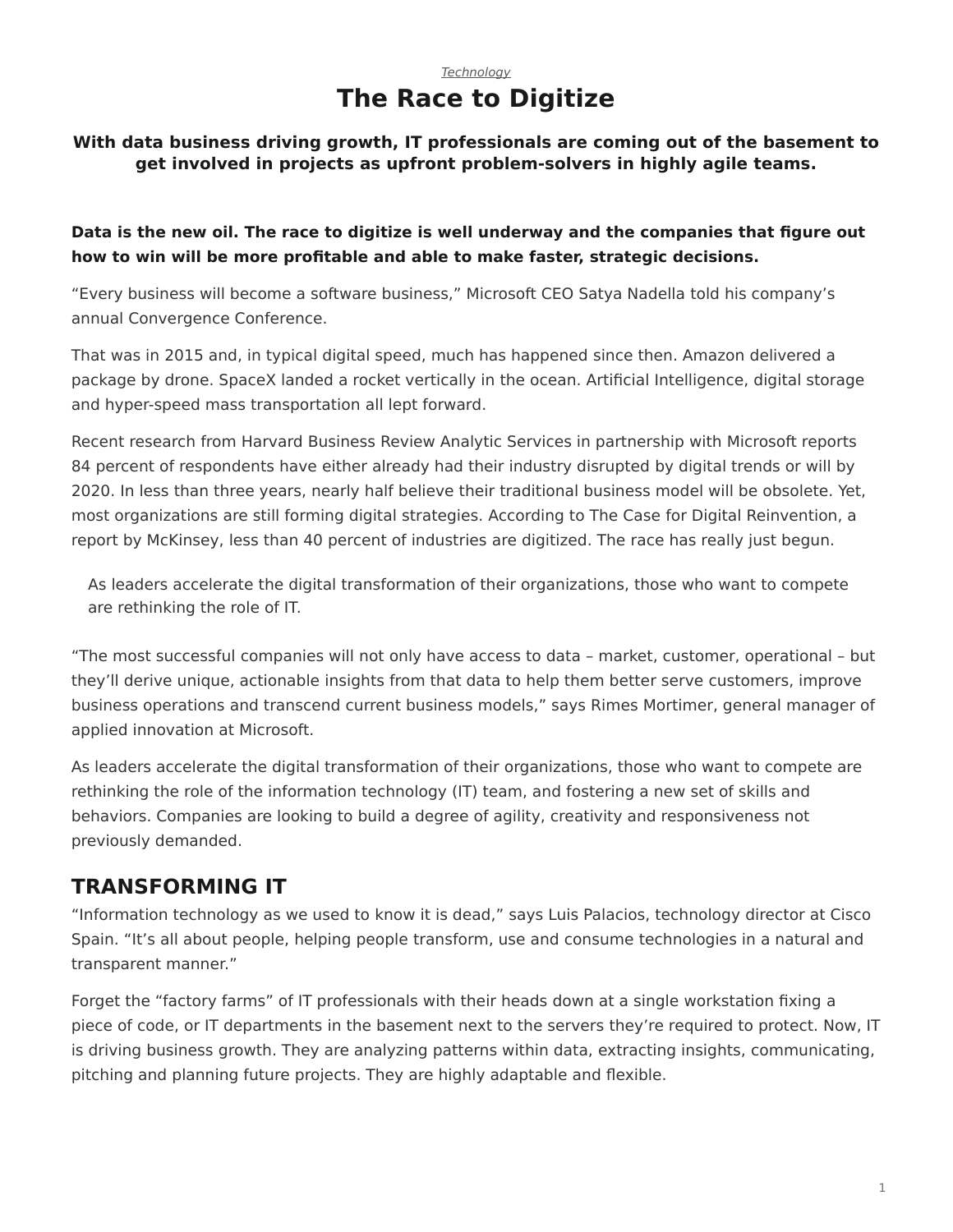## **"As digital transformation takes shape, business leaders must rethink how to empower employees."**

**RIMES MORTIMER** | General Manager, Applied Innovation, Microsoft

"Instead of being there at the end when the problem has been identified and the plan has been created, we're getting involved in the upfront design thinking. What problem are we trying to solve? What customer are we trying to help? That really changes the skillsets you need to be successful," says Terry Lenhardt, CIO at Steelcase.

Now, there's a need for more than traditional technology skills. Information technology teams need communicators, collaborators and creators. People need to have emotional intelligence to empathize and respond to a customer. The fervor to attract and keep this topgrade talent is greater than ever as competition in the digital realm grows exponentially.

"Digital transformation at its core is business transformation enabled by IT," says Mortimer. "Finding the intersection of business and technology will turn the modern IT pro into a 'chief collaborator' working across many groups."

Using an Agile process, teams are more customer-centric and deliver iterative work quickly, learning more about their customers as a result of the process.

# **THE JOURNEY TO AGILE**

These new teams will need to work in new ways as well. Many technology development groups have already adopted "Agile Software Development"—drastically changing the old ways people would get work done. A collection of software developers first applied the term "Agile" to a collection of methodologies in 2001. The Manifesto for Agile Software Development expresses 12 principles designed to help teams create and respond to change in an ever-changing environment. Agile is a set of methods where solutions evolve through collaboration between empowered, cross-functional teams.

Instead of a team working on a project for years or even months, and then delivering a perfect solution to the customer, Agile is customer-centric. It involves a rich, empowered team that learns with their customer producing incremental effectiveness, incorporating feedback and delivering iterative work quickly.

Customers today expect fast development and frequent updates—just look at your smartphone: its software updates every few months. Cisco's Palacios describes an example of Agile development: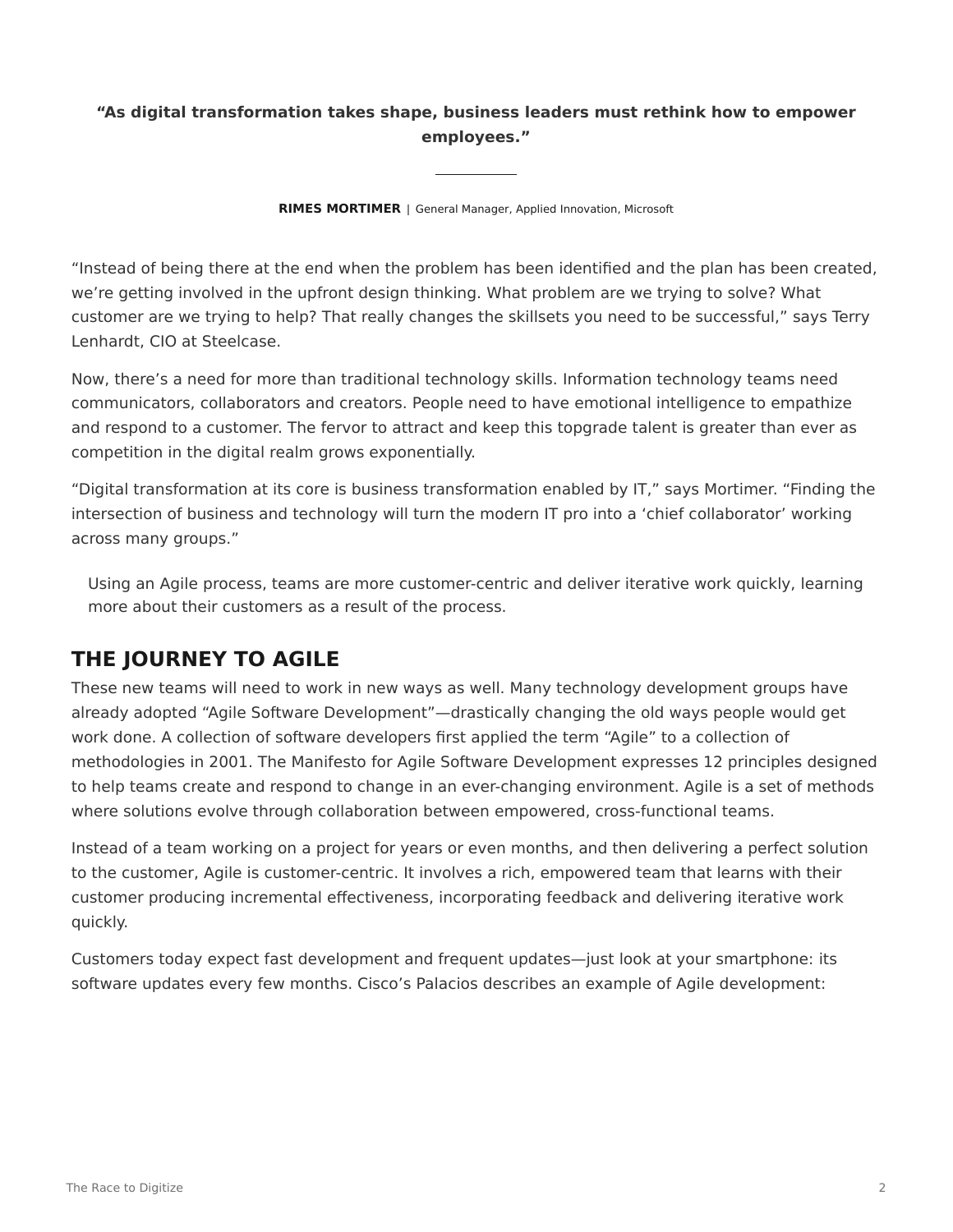"In the past, we might wait for 20 features to be created before delivering a product. Now, we start with what we need tomorrow. For example, we may decide we need to make a phone call over the internet. We might start with audio and one 'call' button, launching it in 15 days. We put it into the market, receive feedback and begin working on the next stage simultaneously. Revenue begins right away and we get to design the next feature using customer feedback."

IT teams need communicators, collaborators and creators.

When you're used to spending years getting the details just right, Agile is a drastic shift in behavior. It's about people swarming a problem, and requires an interactive team. Agile's ideal state has people working physically in the same space so speed isn't compromised and learnings are easily shared. Projects can't stand still waiting for an email response, a return call or for someone to get back from vacation. The Agile process is an organic, collective journey where work is visible and transparent.

"It's a meld of culture, human resources, facilities and technology," says Palacios. "It has to be done together. If you buy our technology and that's it, people might not use it. You have to offer them the right culture, right affordances and right spaces to use it."

Technology has become part of our wardrobe. You can't leave the house without a shirt or smartphone. Technology is so integrated it's changing people's expectations and the way that IT is responding to it.

Palacios says people need different spaces depending on how they need to work at the moment. They may need a place for a big team conversation, or a two-person space where they can display technology. They may need time alone to concentrate, or time with their small group to iterate.

Mortimer agrees. "As digital transformation takes shape, business leaders must rethink how to empower employees to support the cultural and workforce shifts digital transformation brings. The process starts with designing a workplace where every work style can thrive – one that harnesses digital intelligence to improve experiences and enables the flexibility of mobility, while keeping the organization, people and information secure."

It's something Lenhardt is thinking about as well. With the mix of highly desired skills sought for today's global work environment, people are looking for spaces that perform — places that help them work at their very best. These workplaces should be inviting and inspiring as well, because every company is now competing with the likes of Silicon Valley for top tier talent.

"More and more, how do you put a team together and give them control over their space so they can have some flexibility to have the space work for them, depending on the problems they're trying to solve?" says Lenhardt.

There's a lot to consider. But, the stakes have never been higher for those that get it right.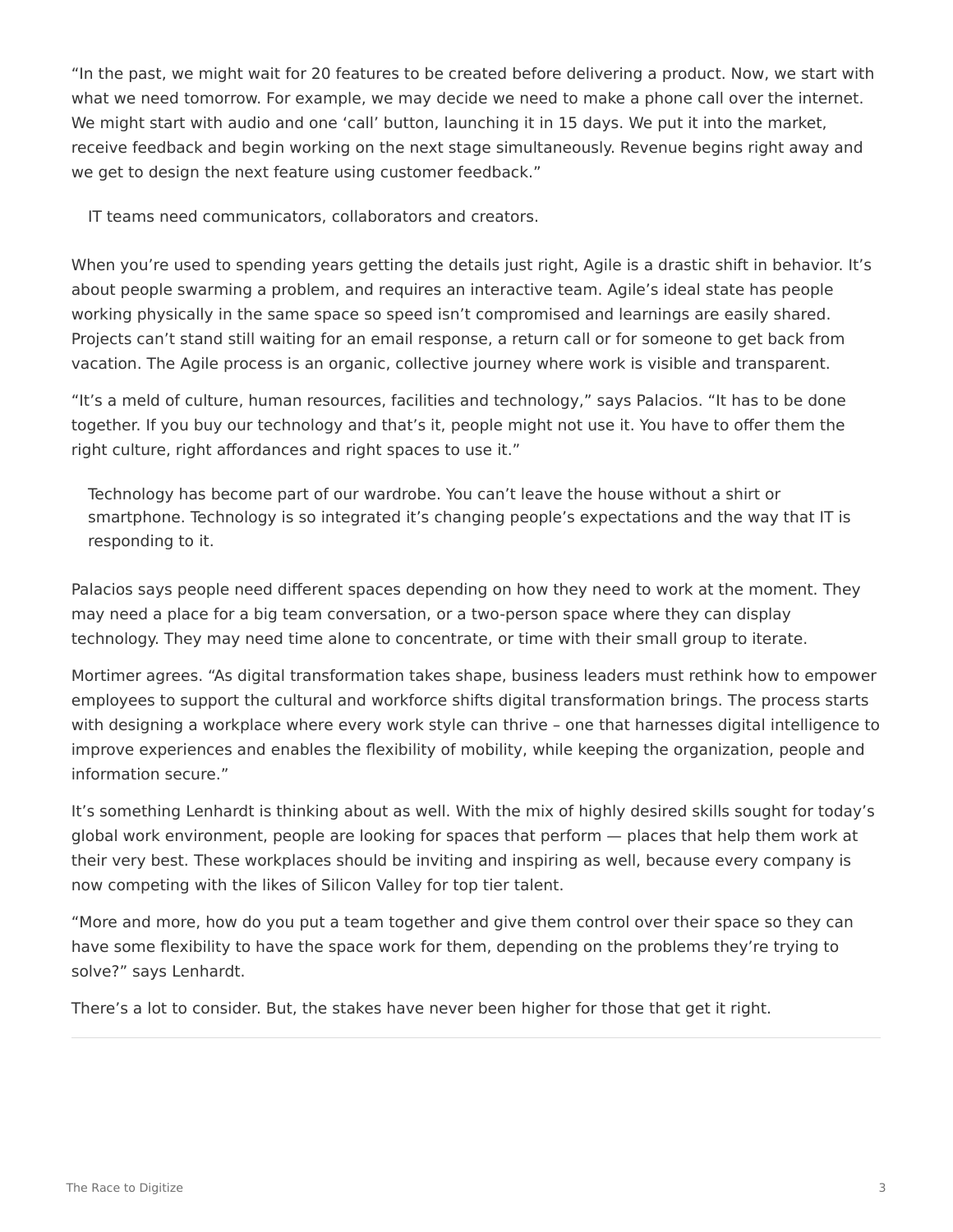# **HOW IS DATA LEADING TO DOLLARS?**

*Here's a few examples from companies getting it right.*

#### **1. La Liga**

Spain's top professional soccer league broadcasts to a weekly audience of 2.1 billion. Artificial intelligence and cloud services allow La Liga fans to specify their favorite teams and players, and then access only the content, videos and statistics that matter most to them.

#### **2. Tetra Pak**

Service engineers at the packaging giant use HoloLens headsets to more quickly diagnose and fix machine issues, even remotely. Digital tools and cloud-connected machines predict equipment maintenance needs and avoid costly breakdowns.

#### **3. Delta Air Lines**

The airline is using a mobile strategy by starting to equip its 19,000 flight attendants with mobile devices, increasing incremental revenue from in-flight purchases.

#### **4. Boeing**

Asset tracking technology keeps tabs on billions of small parts. Tags on every part labeled "valuable" allow an object's exact position to be located. Boeing is saving money and time looking for lost parts.

#### **5. General Motors**

Remote monitoring alerts factory workers before a problem happens. Monitoring, diagnostics and proactive maintenance reduce downtime that can cost automakers anywhere from \$15,000-50,000 per minute, according to Nielsen.

#### **6. NBA**

Sensors on the ball and each player allow NBA coaches and players to analyze which plays are most successful.

#### **7. City of Chicago**

More than 600 data sets can help the city predict, prepare and solve problems in real-time in emergencies or for a big planned event.

#### **8. Copenhagen**

Increased convenience and reduced congestion with realtime lighting and parking management. Reduced the use of CO2 emissions with a connected city infrastructure.

#### **9. University of British Columbia**

Linked Wi-Fi analytics with building control systems to lower gas emissions 33 percent and create 5 percent energy savings equating to \$200,000-400,000 annually.

#### **10. K-Opticom**

Japanese company uses next-generation policy and subscriber management solutions to offer data service plans as low as one-third the cost of competitors' plans.